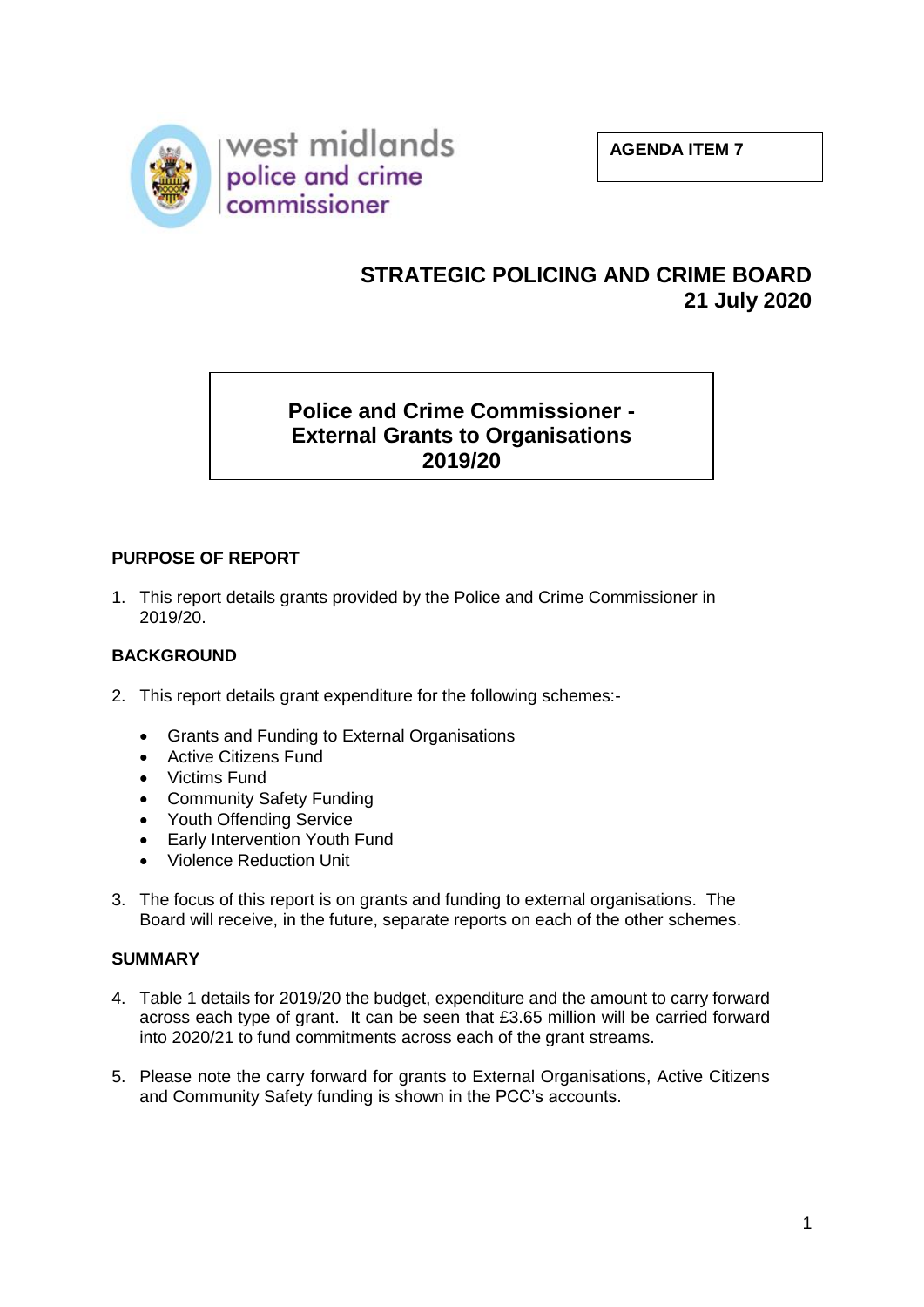#### **Table 1 – Grants to External Organisations 2019/20**

| <b>Scheme</b>                                            | <b>Budget</b> | <b>Expenditure</b> | <b>Carry Forward</b> |
|----------------------------------------------------------|---------------|--------------------|----------------------|
| Grants & Funding to External Organisations               | 4,743,100     | 2,766,547          | 1,976,553            |
| Active Citizens Fund                                     | 1,152,798     | 823,852            | 328,946              |
| <b>Victims Fund</b>                                      | 3.346.608     | 3.346.608          |                      |
| Community Safety Fund including 2018/19<br>Carry Forward | 3,879,957     | 2.533.949          | 1,346,008            |
| Youth Offending Service Fund                             | 652,108       | 652,108            |                      |
| Early Intervention Youth Fund                            | 1,324,000     | 1,324,000          |                      |
| <b>Violence Reduction Unit Fund</b>                      | 3,370,002     | 3,370,002          |                      |
| <b>Total</b>                                             | 18,468,573    | 14,817,066         | 3,651,507            |

# **GRANTS AND FUNDING TO EXTERNAL ORGANISATIONS**

6. Appendix 1 of this report details grants and external funding the PCC supported in 2019/20. Due to the phasing of projects £1.98 million will be carried forward into 2020/21 to fund expenditure commitments. Appendix 1 also details where a project is receiving a new allocation in 2020/21.

# **ACTIVE CITIZENS FUND**

7. The Active Citizens Fund shows an under-spend of £0.329m, which will be carried forward into 2020/21, of this amount, £0.234m has been committed against approved community projects. Please note the grant amount and start up amount detailed in table 2 includes the carry forward from 2018/19.

#### **Table 2 – Active Citizens Fund 2019/20**

| <b>NPU</b>                                  | Grant<br>Amount<br>including<br><b>Start up</b><br>£ | <b>Expenditure</b><br>£ | 2019/20<br>Carry<br><b>Forward</b><br>£ |
|---------------------------------------------|------------------------------------------------------|-------------------------|-----------------------------------------|
| Birmingham East                             | 185.941                                              | 148.303                 | 37,638                                  |
| Birmingham West                             | 193,948                                              | 123,992                 | 69,956                                  |
| Coventry                                    | 125.579                                              | 100.587                 | 24,992                                  |
| Dudley                                      | 148.334                                              | 103,135                 | 45,199                                  |
| Sandwell                                    | 102.210                                              | 85,830                  | 16,380                                  |
| Solihull                                    | 93,339                                               | 52,818                  | 40,521                                  |
| Walsall                                     | 111.348                                              | 75.165                  | 36,183                                  |
| Wolverhampton                               | 109,167                                              | 79,639                  | 29,528                                  |
| Neighbourhood Watch/Street Watch            | 2,932                                                | 3,016                   | (84)                                    |
| Alcohol Related Violence Early Intervention | 40.000                                               | 40.000                  | 0                                       |
| Firearms ROCU                               | 40,000                                               | 11,367                  | 28,633                                  |
| <b>ACTIVE CITIZENS TOTAL</b>                | 1,152,798                                            | 823.852                 | 328.946                                 |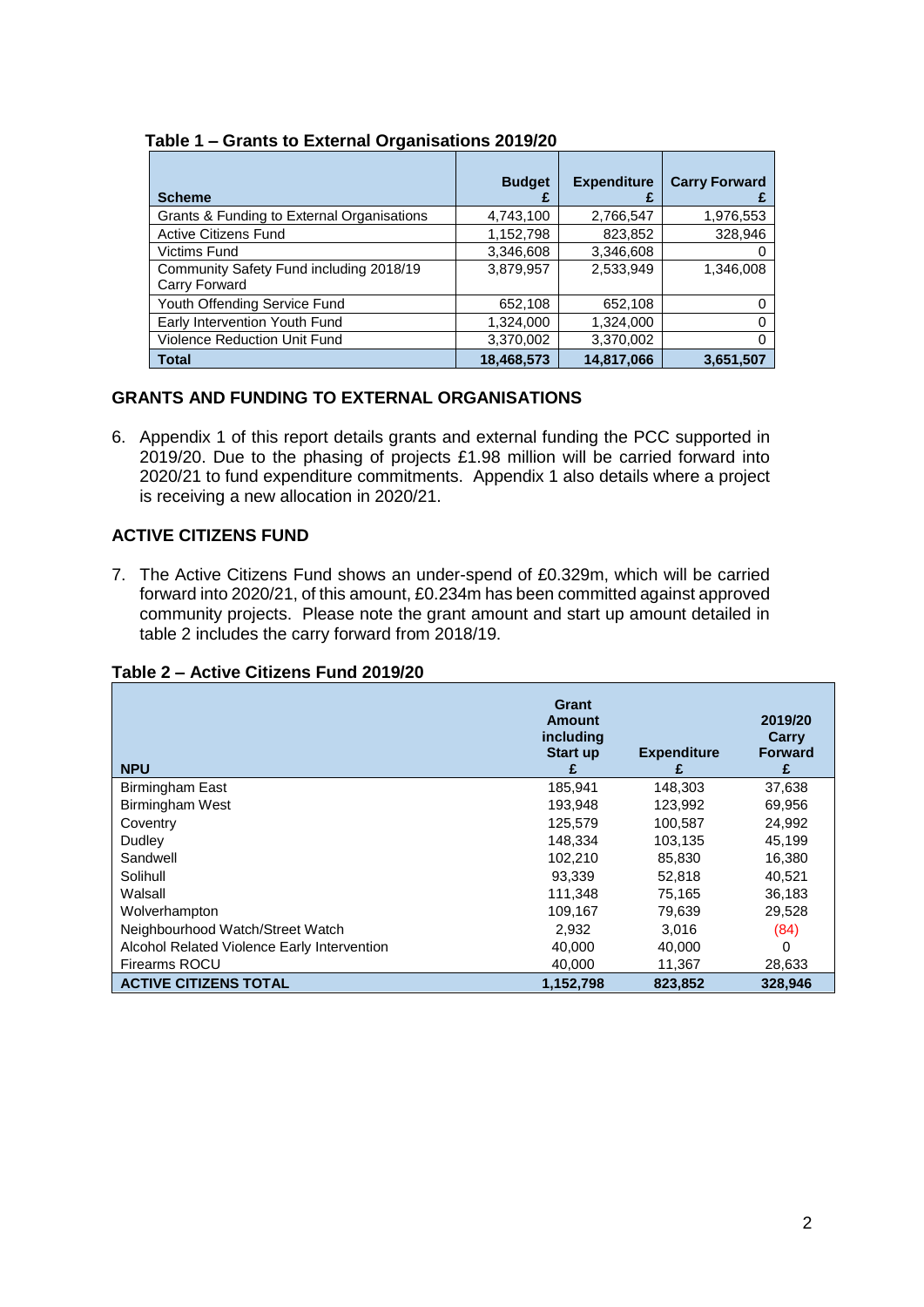#### **VICTIMS FUND**

8. The Victims Fund received £3.347m, from the Ministry of Justice for 2019/20, the grant was fully spent on the service areas detailed below in Table 3.

| <b>Service Area</b>                                           | Grant<br>Amount | <b>Expenditure</b> |
|---------------------------------------------------------------|-----------------|--------------------|
| Initial Referral and Needs Assessment Services for Victims of |                 |                    |
| Crime                                                         | 948.920         | 948.920            |
| Services for Victims of Sexual Violence                       | 173,907         | 173,907            |
| Services for Victims of Domestic Violence                     | 935,237         | 935,237            |
| Services for Victims of Child Sexual Abuse                    | 232,029         | 232.029            |
| Services for Victims of Road Crime                            | 70.343          | 70.343             |
| Restorative Justice Services for Victims of Crime             | 450,000         | 450.000            |
| Other Services for Victims of Crime (not specified above)     | 318,972         | 318,972            |
| Associated Costs of Commissioning                             | 217,200         | 217,200            |
| <b>VICTIMS FUND TOTAL</b>                                     | 3,346,608       | 3,346,608          |

# **Table 3 – Victims Fund**

## **COMMUNITY SAFETY FUNDING**

9. The Community Safety Fund for 2019/20 was £3.880m. Table 4 highlights that £0.669m was carried forward from 2018/19.

# **Table 4 – Community Safety Funding 2019/20**

| <b>Local Authority</b>                                      | Grant<br><b>Amount</b><br>£ | 2018/19<br>Carry<br><b>Forward</b> | <b>Total Grant</b><br><b>Amount</b> | <b>Expenditure</b><br>£ | 2019/20<br>Carry<br><b>Forward</b><br>£ |
|-------------------------------------------------------------|-----------------------------|------------------------------------|-------------------------------------|-------------------------|-----------------------------------------|
| Birmingham CC                                               | 632,952                     | 41,560                             | 674.512                             | 632.952                 | 41,560                                  |
| Coventry CC                                                 | 100,000                     | 0                                  | 100,000                             | 100,000                 | 0                                       |
| Dudley MBC                                                  | 182,924                     | 0                                  | 182,924                             | 182,564                 | 360                                     |
| Sandwell MBC                                                | 94,500                      | 0                                  | 94,500                              | 94,500                  | 0                                       |
| Solihull MBC                                                | 107,200                     | 0                                  | 107,200                             | 107,200                 | 0                                       |
| <b>Walsall MBC</b>                                          | 148,375                     | 0                                  | 148,375                             | 148,375                 | 0                                       |
| Wolverhampton CC<br>Wolverhampton CC Domestic               | 54,250                      | 0                                  | 54,250                              | 54,250                  | 0                                       |
| Violence                                                    | 60,000                      | 0                                  | 60,000                              | 85,374                  | (25, 374)                               |
| <b>CSP Analysts</b>                                         | 200,000                     | 0                                  | 200,000                             | 200,000                 | 0                                       |
| Domestic Homicide Reviews                                   | 250,000                     | 80,000                             | 330,000                             | 90.000                  | 240,000                                 |
| <b>MARAC</b>                                                | 354,000                     | 0                                  | 354,000                             | 285,000                 | 69,000                                  |
| Domestic Abuse IDVA's<br>Arrest Referral (Drug Intervention | 297,564                     | 0                                  | 297,564                             | 209,935                 | 87,629                                  |
| Programme)                                                  | 1,000,000                   | 0                                  | 1000,000                            | 313,339                 | 686,661                                 |
| New Chance                                                  | 267,584                     | 0                                  | 267,584                             | 0                       | 267,584                                 |
| <b>Bleed Control Kits</b>                                   | 38.400                      | 0                                  | 38,400                              | 30,460                  | 7,940                                   |
| Unallocated                                                 | (576, 554)                  | 547,202                            | (29, 352)                           | 0                       | (29, 352)                               |
| <b>COMMUNITY SAFETY FUND</b><br><b>TOTAL</b>                | 3,211,195                   | 668,762                            | 3,879,957                           | 2,533,949               | 1,346,008                               |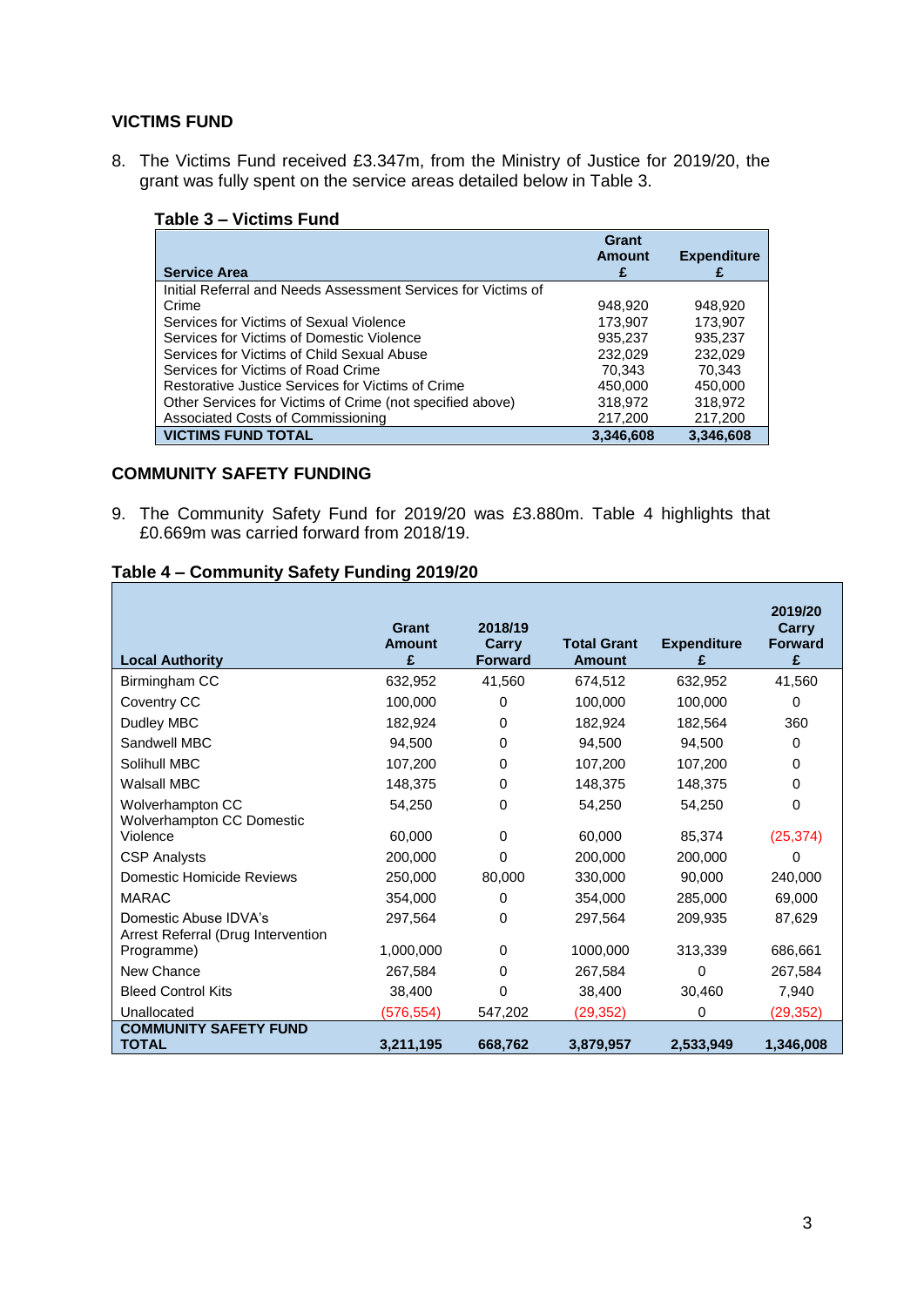#### **THE YOUTH OFFENDING SERVICE**

10. The Youth Offending Service for 2019/20 was £0.652m. Table 5 highlights that this was fully spent in the period.

| <b>Local Authority</b>            | Grant<br>Amount<br>£ | 2018/19<br>Carry<br><b>Forward</b> | <b>Total Grant</b><br><b>Amount</b> | <b>Expenditure</b> |
|-----------------------------------|----------------------|------------------------------------|-------------------------------------|--------------------|
| <b>Birmingham Childrens Trust</b> | 275,000              | 0                                  | 275,000                             | 275,000            |
| Coventry CC                       | 85,000               | 0                                  | 85,000                              | 85,000             |
| Dudley MBC                        | 42,223               | 0                                  | 42,223                              | 42,223             |
| <b>Sandwell Childrens Trust</b>   | 75,000               | 0                                  | 75,000                              | 75,000             |
| Solihull MBC                      | 32,000               | 0                                  | 32,000                              | 32,000             |
| Walsall MBC                       | 76,885               | 0                                  | 76,885                              | 76,885             |
| Wolverhampton CC                  | 66,000               | 0                                  | 66,000                              | 66,000             |
| YOUTH OFFENDING SERVICE FUND      |                      |                                    |                                     |                    |
| <b>TOTAL</b>                      | 652.108              | 0                                  | 652.108                             | 652.108            |

# **Table 5 – Youth Offending Service 2019/20**

## **EARLY INTERVENTION YOUTH FUNDING**

11. The Early Intervention Youth Fund for 2019/20 was £1.324m. Table 6 highlights that this was fully spent in the period.

#### **Table 6 – Early Intervention Youth Funding 2019/20**

|                                                       | Grant         |                    |                 |
|-------------------------------------------------------|---------------|--------------------|-----------------|
|                                                       | <b>Amount</b> | <b>Expenditure</b> | <b>Variance</b> |
| <b>Local Authority</b>                                | £             |                    | £               |
| Birmingham CC                                         | 225,000       | 151,468            | 73,532          |
| Coventry CC                                           | 110,000       | 110,000            |                 |
| Dudley MBC                                            | 74,000        | 74,000             |                 |
| Sandwell MBC                                          | 138.000       | 133.500            | 4,500           |
| Solihull MBC                                          | 74,000        | 74,000             |                 |
| Walsall MBC                                           | 92,000        | 92,000             |                 |
| Wolverhampton CC                                      | 110,000       | 110,000            |                 |
| Birmingham CC Gangs & Violence Allocation             | 64.674        | 189,983            | (125, 309)      |
| <b>Fearless Worker Proposal Crime Stoppers</b>        | 23,326        | 23,326             |                 |
| Targeted Initiatives In The Teachable Moment Coventry |               |                    |                 |
| & Wolverhampton                                       | 205,000       | 205,000            | O               |
| <b>Participants Costs</b>                             | 29,000        | 25,200             | 3,800           |
| Staff Training - ACES Recovery                        | 65,000        | 68,239             | (3,239)         |
| Communications                                        | 10,000        | (3,439)            | 13,439          |
| Project Co-ordinator x2                               | 90,000        | 65,042             | 24,958          |
| Travel & Subsistence                                  | 12,000        | 1,336              | 10,664          |
| Room Hire - Network Events                            | 2,000         | 4,345              | (2, 345)        |
| <b>EARLY INTERVENTION YOUTH FUND TOTAL</b>            | 1,324,000     | 1,324,000          | O               |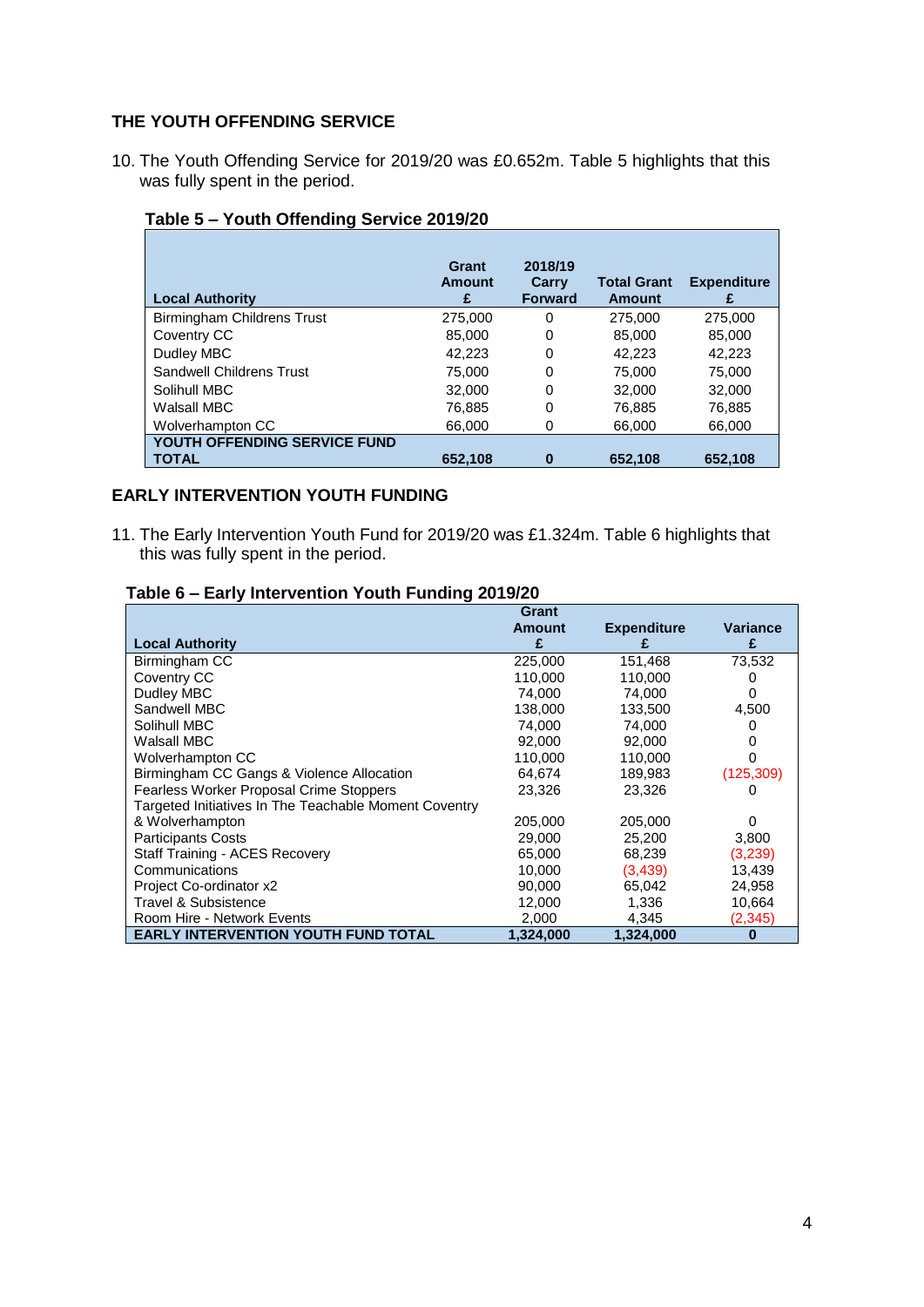#### **VIOLENCE REDUCTION UNIT FUNDING**

12. The Violence Reduction Unit budget for 2019/20 was £3.370m. Table 7 highlights that this was fully spent in the period.

| <b>VIOLENCE REDUCTION UNIT</b>                           |               |                         |
|----------------------------------------------------------|---------------|-------------------------|
| <b>Activity</b>                                          | <b>Budget</b> | <b>Expenditure</b><br>£ |
| Response strategy. "Mapping and Gapping"                 | 136,572       | 136,572                 |
| Evaluation:                                              | 100,000       | 100,000                 |
| VRU staff costs in 2019-20.                              | 264,339       | 264,339                 |
| Commission a whole system place-based approach to        |               |                         |
| violence prevention.                                     | 473.054       | 473,054                 |
| Primary and secondary violence prevention public health  |               |                         |
| projects.                                                | 402,245       | 402,245                 |
| Expansion of Mentors in Violence Prevention Programme.   | 54,683        | 54,683                  |
| Sports based summer diversion programme.                 | 566,032       | 566,032                 |
| Diversionary activity, "nuisance week" October 2019.     | 123,725       | 123,725                 |
| Expansion of "teachable moments" interventions in        |               |                         |
| emergency departments.                                   | 40,148        | 40,148                  |
| Extend IRIS scheme across all GP practices.              | 140,400       | 140,400                 |
| Specialist mentoring.                                    | 76,560        | 76,560                  |
| Pilot the use of 'teachable moments' for young people in |               |                         |
| custody.                                                 | 56,275        | 56,275                  |
| Intensive support for people leaving gangs: young people |               |                         |
| and adults.                                              | 200,000       | 200,000                 |
| Pathfinder - specialist multi-agency support.            | 350,500       | 350,500                 |
| Schools based partnership engagement officers.           | 220,000       | 220,000                 |
| Attitudinal Change.                                      | 165,467       | 165,467                 |
| <b>VIOLENCE REDUCTION UNIT TOTAL</b>                     | 3,370,000     | 3,370,001               |

## **Table 7 – Violence Reduction Unit Funding 2019/20**

#### **FINANCIAL IMPLICATIONS**

13. This report solely deals with financial information.

## **LEGAL IMPLICATIONS**

14. Schedule 9 of the Police Reform and Social Responsibility Act 2011 provides Commissioners with the powers to award crime and disorder grants to any organisations and projects they consider will help them achieve their crime prevention and wider priorities.

#### **RECOMMENDATIONS**

15. The Board is asked to note the contents of this report.

**Mark Kenyon Chief Finance Officer**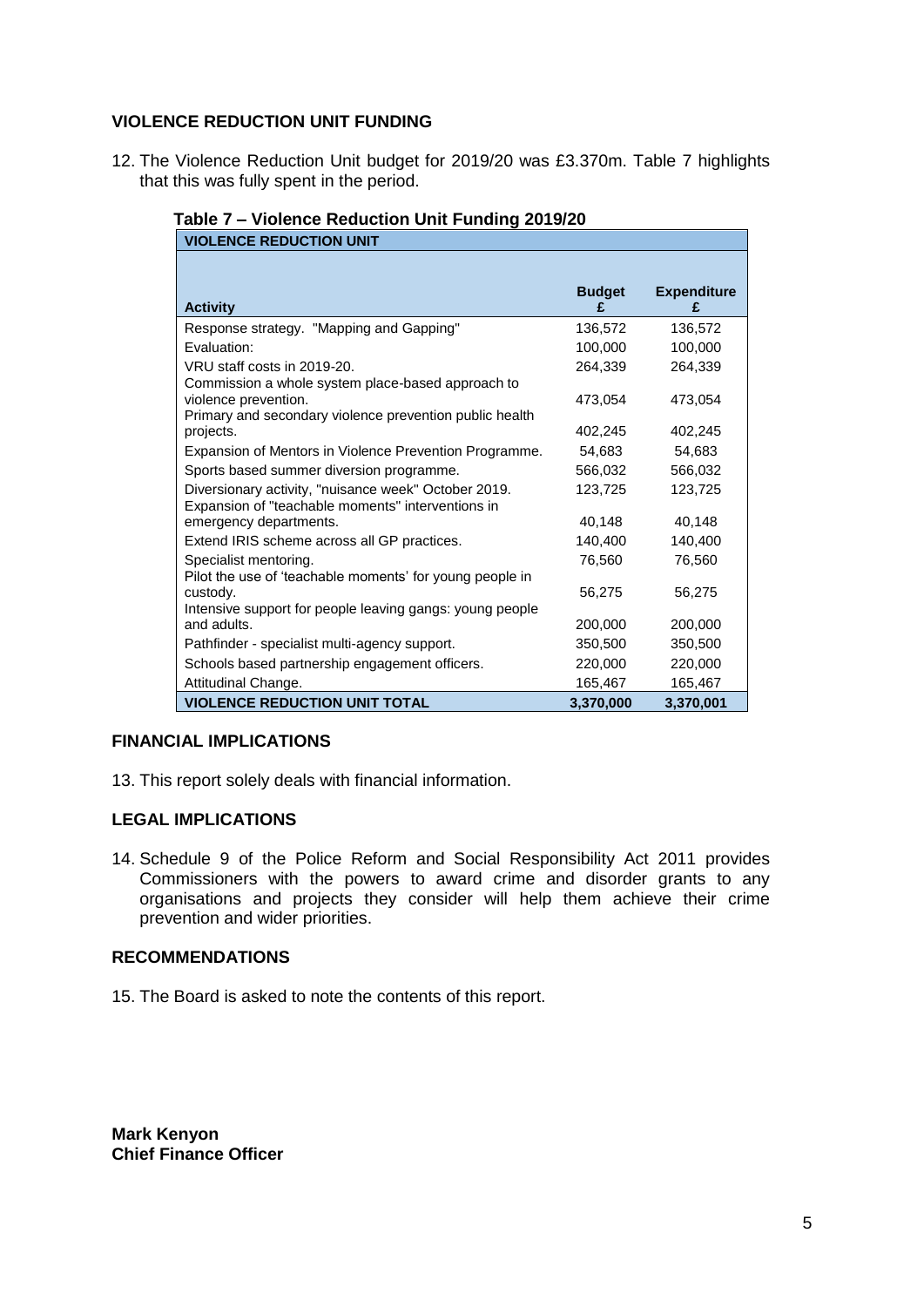# **Appendix 1 - Grants and Funding to External Organisations**

| Organisation                                           | Project                                                                                   | <b>Project Detail</b>                                                                                                                                                                                                                                                                                                                                                                                                                                                                                                                                                                                                                                                                                                                                                                                                                         | <b>Progress on Delivering Outputs and Outcomes</b>                                                                                                                                                                                                                                                                                                                                                                                                                                                                                                                                                                                                                                                                                                                                                                                                                                                                                                                                    | Grant<br><b>Amount</b><br>£ | <b>Expenditure</b><br>£ | 2019/20<br>Carry<br><b>Forward</b><br>£ | 2020/21<br><b>Allocation</b><br>excluding<br>Carry<br>Forward<br>£ |
|--------------------------------------------------------|-------------------------------------------------------------------------------------------|-----------------------------------------------------------------------------------------------------------------------------------------------------------------------------------------------------------------------------------------------------------------------------------------------------------------------------------------------------------------------------------------------------------------------------------------------------------------------------------------------------------------------------------------------------------------------------------------------------------------------------------------------------------------------------------------------------------------------------------------------------------------------------------------------------------------------------------------------|---------------------------------------------------------------------------------------------------------------------------------------------------------------------------------------------------------------------------------------------------------------------------------------------------------------------------------------------------------------------------------------------------------------------------------------------------------------------------------------------------------------------------------------------------------------------------------------------------------------------------------------------------------------------------------------------------------------------------------------------------------------------------------------------------------------------------------------------------------------------------------------------------------------------------------------------------------------------------------------|-----------------------------|-------------------------|-----------------------------------------|--------------------------------------------------------------------|
| Birmingham City<br>Council                             | European Social<br>Fund Youth<br><b>Promise Plus</b>                                      | Project to support young people,<br>aged 16-29 years old, who are Not<br>Engaged in Education, Employment<br>or Training (NEETs) project provides<br>skills / support and ultimately<br>progression into sustainable jobs.                                                                                                                                                                                                                                                                                                                                                                                                                                                                                                                                                                                                                    | The PCC's allocation to this project is specifically for young offenders or<br>those at risk of offending. The target and measures and outcomes for the<br>project to Dec 2021 and progress at 31 March 2020 are detailed below:-<br>• Engagement figures for Risk of Offending (ROO) = 5,897 progress as at<br>March 2020: 800 young people<br>• Outcome figures for ROO = 2,005 progress: 289 at March 2020<br>• Outcome figure for ex-offenders = 82 progress: 28 at March 2020                                                                                                                                                                                                                                                                                                                                                                                                                                                                                                    | 303,284                     | 96,592                  | 206,692                                 | $\Omega$                                                           |
| Richmond<br>Fellowship<br>Domestic Abuse<br>Consortium | Domestic<br>Violence<br>Perpetrator<br>Programme                                          | Force wide trial of interventions to<br>reduce offending by perpetrators of<br>domestic violence. Funding part of a<br>year 2 of programme.                                                                                                                                                                                                                                                                                                                                                                                                                                                                                                                                                                                                                                                                                                   | Working with perpetrators of domestic abuse to challenge behaviour, with<br>supporting victim's services engaging and working with victims.                                                                                                                                                                                                                                                                                                                                                                                                                                                                                                                                                                                                                                                                                                                                                                                                                                           | 704.109                     | 542,428                 | 161,681                                 | 558.319                                                            |
| Various                                                | Projects from<br>the Gangs and<br>Violence<br>Commission<br>recommendation<br>$\mathbf s$ | Money for specific projects resulting<br>from recommendations from the<br>Gangs and Violence Commission.<br>Includes schools coordinator post<br>and grant funding post. Post to<br>create external funding opportunities<br>for the West Midlands. The post will<br>bid for grants and will work with<br>organisations to develop ideas for<br>funding, submitting applications and<br>working with partners to deliver<br>projects. The post will be employed<br>by an organisation independent of<br>the Police and Crime<br>Commissioner's office. Post to work<br>with specific schools to assist in<br>creating and developing<br>opportunities for young people<br>across the West Midlands. Post to<br>be paid for from PCC funds but<br>employed by another organisation.<br>Post is likely to be teacher post<br>based in a school. | 2019/20 has seen significant work take place on this agenda. The<br>Fundraising post was instrumental in the OPCC accessing £2m from the<br>Early Youth Intervention fund for youth activities, while also supporting<br>smaller community organisations to bid for funding. Work took place<br>through the schools based post that delivered mentoring projects,<br>diversionary projects and also contributed to the diversionary programme<br>of activities that took place across the summer in the West Midlands. Over<br>12,000 young people from across the 7 local authorities took part which<br>some of them going onto access training and further activities. In addition,<br>the OPCC funded 27 community organisations working with young people<br>in local communities to deliver a range of activities. The Commission on<br>Gangs and Violence report highlighted 24 recommendations that we have<br>been working on delivering. A full update report is available. | 551,257                     | 449,123                 | 102,134                                 | 97,866                                                             |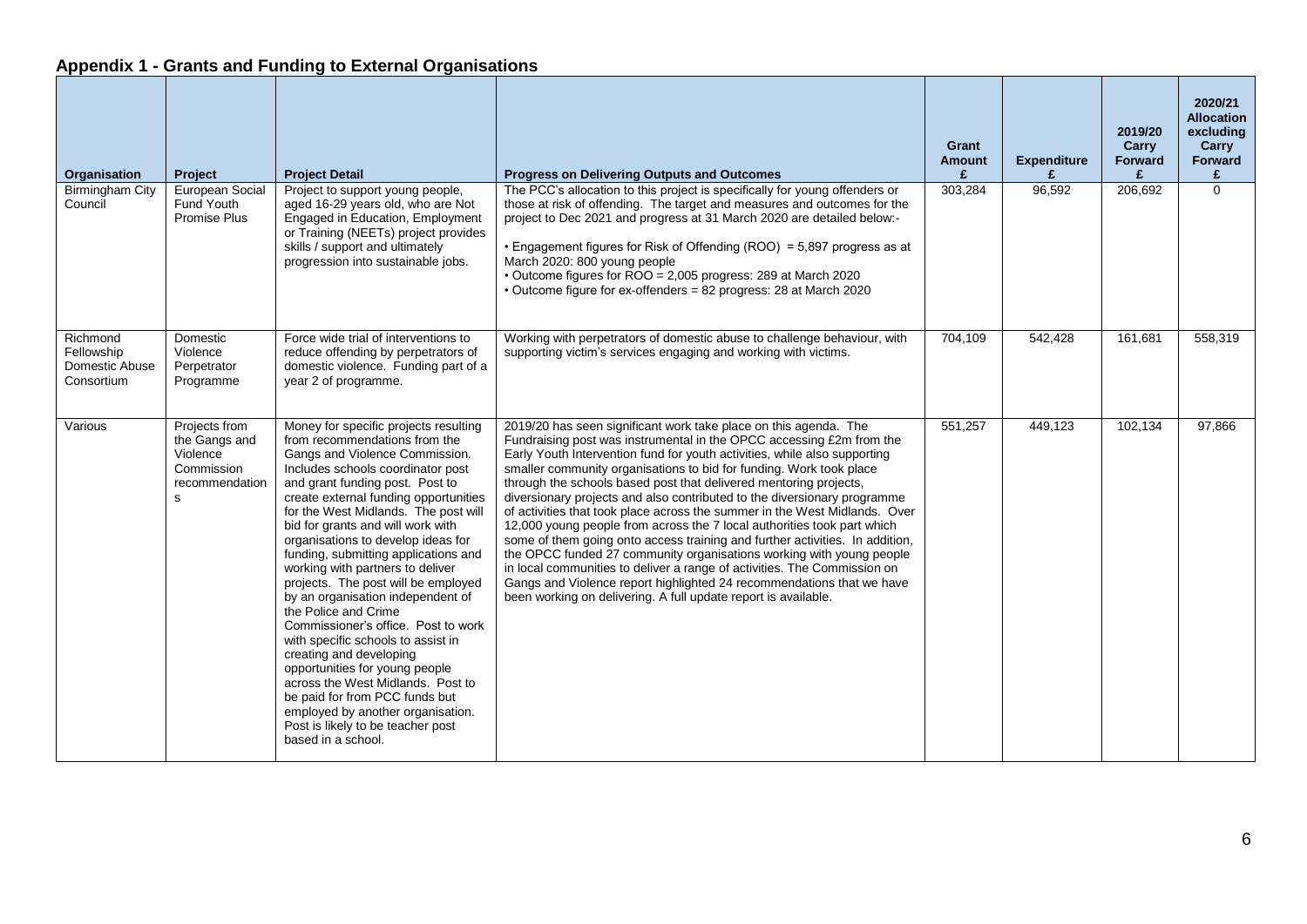| Organisation                                                     | Project                            | <b>Project Detail</b>                                                                                                                                                                                                                                                                                                                                                                                                                                                                                                                                                                                | <b>Progress on Delivering Outputs and Outcomes</b>                                                                                                                                                                                                                                                                                                                                                                                                                                                                                                                                                                                                                                                                                                                                                                                                                                                                                                                                                                                                                                                                                                                                                                                                                                                                            | Grant<br><b>Amount</b><br>£ | <b>Expenditure</b><br>£ | 2019/20<br>Carry<br><b>Forward</b><br>£ | 2020/21<br><b>Allocation</b><br>excluding<br>Carry<br>Forward<br>£ |
|------------------------------------------------------------------|------------------------------------|------------------------------------------------------------------------------------------------------------------------------------------------------------------------------------------------------------------------------------------------------------------------------------------------------------------------------------------------------------------------------------------------------------------------------------------------------------------------------------------------------------------------------------------------------------------------------------------------------|-------------------------------------------------------------------------------------------------------------------------------------------------------------------------------------------------------------------------------------------------------------------------------------------------------------------------------------------------------------------------------------------------------------------------------------------------------------------------------------------------------------------------------------------------------------------------------------------------------------------------------------------------------------------------------------------------------------------------------------------------------------------------------------------------------------------------------------------------------------------------------------------------------------------------------------------------------------------------------------------------------------------------------------------------------------------------------------------------------------------------------------------------------------------------------------------------------------------------------------------------------------------------------------------------------------------------------|-----------------------------|-------------------------|-----------------------------------------|--------------------------------------------------------------------|
| <b>West Midlands</b><br>Police & Public<br><b>Health England</b> | Violence<br>Prevention<br>Alliance | Continuation of project working in<br>partnership with police and Public<br>Health. Projects adopts a public<br>health approach of identifying and<br>addressing root causal factors to<br>reduce violence and improve health,<br>wellbeing and safety. Interventions<br>are evidenced based, testing and<br>evaluating new approaches will be<br>undertaken. Particular projects will<br>include mentors in schools,<br>responding earlier to domestic<br>abuse within Primary Care,<br>intervening in acute health settings<br>and support systems to understand<br>adverse childhood experiences. | During 2019/20 the Violence Prevention Alliance became part of the West<br>Midlands Violence Reduction Unit - the activities that were being funded<br>through this budget also moved across. Those activities included: Mentors<br>in Violence Prevention which is a peer-led mentoring programme delivered<br>by young people, for young people, IRIS: which works with GPs to combat<br>domestic abuse and make the most of their opportunities to reach<br>vulnerable victims. The project offers training and advice for GPs and<br>practice staff on how to recognise and enquire about domestic abuse, and<br>a dedicated support service for victims identified; ACE coordinators;<br>supporting the system to understand Adverse Childhood Experiences and<br>Red Thread which are youth workers intervening in acute health settings.                                                                                                                                                                                                                                                                                                                                                                                                                                                                               | 400,000                     | 400,000                 | $\Omega$                                | $\Omega$                                                           |
| <b>West Midlands</b><br>Police & Public<br>Health England        | Violence<br>Prevention<br>Alliance | Core costs, admin, project manager,<br>health scientists, admin.                                                                                                                                                                                                                                                                                                                                                                                                                                                                                                                                     | Ongoing support to the Alliance projects, the majority of project<br>management effort this year has been towards the design and<br>implementation of the VRU. Both in hosting Home Office fact-finding visits,<br>and then in working with the VRU exec group to (in Q1) design the new<br>VRU, and from Q2 onwards, start implementing, including scale up of<br>existing Alliance work.                                                                                                                                                                                                                                                                                                                                                                                                                                                                                                                                                                                                                                                                                                                                                                                                                                                                                                                                    | 137,000                     | 137,000                 | $\mathbf 0$                             | 137,000                                                            |
| Various                                                          | Offender<br>Management             | Post criminal sanction to assist<br>people into work.                                                                                                                                                                                                                                                                                                                                                                                                                                                                                                                                                | The project provides community based 'safe places' where young adults<br>can go to receive intensive mentoring support as well as accessing<br>information, advice, guidance and a wide range of bespoke support<br>packages. Having committed to the project each young adult is allocated a<br>Mentor who will provide solution focused and transformational mentoring to<br>a far greater intensity than other projects. Mentors work intensively on a 12<br>to 1 (full time equivalent) 'rolling' ratio. They receive job and employment<br>focused support. This is provided by Job Coaches who work alongside the<br>young adults Mentor to provide job focused support. This support<br>continues after employment is secured. Young adults are supported by<br>their Mentors for up to 12 months. Mentors provide solution focused and<br>transformational support to help the young adult identify and overcome<br>their barriers to moving forward and cease their offending behaviour, with<br>the ultimate aim of moving them into employment or self-employment. This<br>approach is supported by a wide range of specialist providers (Preferred<br>Supplier Network – PSN) who have been commissioned based on their<br>knowledge and expertise of delivering to young adults from an offending<br>background. | 359,158                     | 64.994                  | 294,164                                 | $\Omega$                                                           |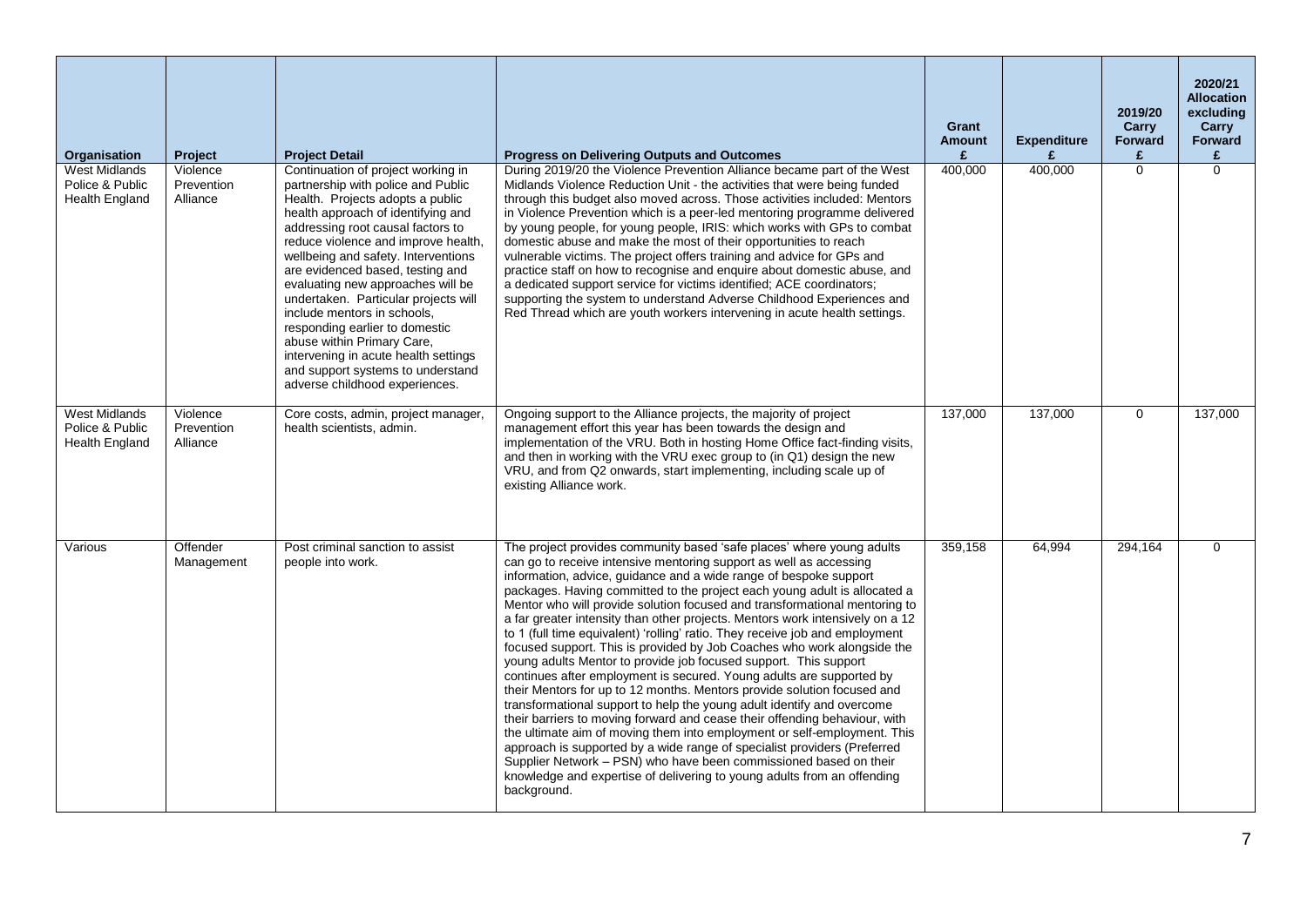| Organisation | Project                                                                  | <b>Project Detail</b>                                                                                                                                                                                                                                                                                                                                                                                                                                                                                                                                                                                               | <b>Progress on Delivering Outputs and Outcomes</b>                                                                                                                                                                                                                                                                                                                                                                                                                                                                                                                                                                                                                                                                                                                                                                                                                                                                                                    | Grant<br><b>Amount</b><br>£ | <b>Expenditure</b><br>£ | 2019/20<br>Carry<br><b>Forward</b><br>£ | 2020/21<br><b>Allocation</b><br>excluding<br>Carry<br>Forward<br>£ |
|--------------|--------------------------------------------------------------------------|---------------------------------------------------------------------------------------------------------------------------------------------------------------------------------------------------------------------------------------------------------------------------------------------------------------------------------------------------------------------------------------------------------------------------------------------------------------------------------------------------------------------------------------------------------------------------------------------------------------------|-------------------------------------------------------------------------------------------------------------------------------------------------------------------------------------------------------------------------------------------------------------------------------------------------------------------------------------------------------------------------------------------------------------------------------------------------------------------------------------------------------------------------------------------------------------------------------------------------------------------------------------------------------------------------------------------------------------------------------------------------------------------------------------------------------------------------------------------------------------------------------------------------------------------------------------------------------|-----------------------------|-------------------------|-----------------------------------------|--------------------------------------------------------------------|
| Catch 22     | Reducing<br>offending<br>through<br>employment -<br><b>Black Country</b> | Prevention project to encourage<br>young people into employment and<br>training. Project being delivered<br>through Catch 22 organisation in<br>Wolverhampton that works with<br>young people to prevent them<br>becoming involved in gangs and<br>give them an exit strategy if they are<br>in gangs.                                                                                                                                                                                                                                                                                                              | The Catch22 Wolverhampton Violence Reduction Service, previously the<br>Wolverhampton Violence Reduction Team, aims to increase self-<br>awareness and self-worth in young people, allowing them to have<br>confidence to make positive changes to their lives and steer them away<br>from gangs and into education or training. The project workers do this by<br>offering emotional and practical support, while providing opportunities for<br>the young people to try new experiences or activities, encouraging<br>individuals to reach their potential.<br>Working in partnership with agencies in Wolverhampton, the service is<br>aligned with the city-wide strategy and practices around young people,<br>their families, incorporating in our delivery the Community and Safety and<br>Harm Reduction Strategy 2017-2020, and Preventing Gang Involvement<br>and Youth Violence Strategy, developed by Safer Wolverhampton<br>Partnership. | 200,000                     | 128,320                 | 71,680                                  | 176,000                                                            |
| Various      | <b>Mental Health</b><br>Commission<br>Recommendatio<br>ns                | Mental Health Treatment orders -<br>extend the pilot into Walsall<br>Requirement to go through courts to<br>obtain the orders. Will be used to<br>fund 140 individuals. The model<br>runs in both Magistrate's and Crown<br>Court. It gives courts a sentencing<br>option of a Mental Health Treatment<br>Requirement £100k is committed to<br>the next wave of the pilot, which is to<br>introduce MHTRs to Walsall<br>Magistrates court.<br>The overall aim of the pilots is to<br>demonstrate reduced reoffending<br>and compliance with treatment<br>orders, leading to the work<br>becoming business as usual. | To deliver 12 month pilot of Community Sentence Treatment Requirement<br>in Black Country magistrates courts, The fund will finance the additional<br>clinical time required to meet fidelity to the national specification and<br>increased administrative support for the duration of the pilot. The pilot will<br>be an extension to the existing provision provided by the Black Country<br>Criminal Justice Mental Health Team.                                                                                                                                                                                                                                                                                                                                                                                                                                                                                                                  | 100,000                     | 0                       | 100,000                                 | 0                                                                  |
| Various      | <b>Mental Health</b><br>Commission<br>Recommendatio<br>n                 | Out of prison mental health support<br>relating to HMP Birmingham Liaison<br>and Diversion delivers the project,<br>and it will be used to employ 2 more<br>support workers (with a lived<br>experience) up until March 2021.<br>The workers will be recruited via<br>Shelter. The project will work with<br>prisoners 12 weeks prior to release<br>irrespective of sentence length. The                                                                                                                                                                                                                            | Funding will be used to increase the capacity within HMP Birmingham<br>Prison Liaison Service, by a further two Lived Experience Workers.                                                                                                                                                                                                                                                                                                                                                                                                                                                                                                                                                                                                                                                                                                                                                                                                             | 80,000                      | 40,000                  | 40,000                                  | 0                                                                  |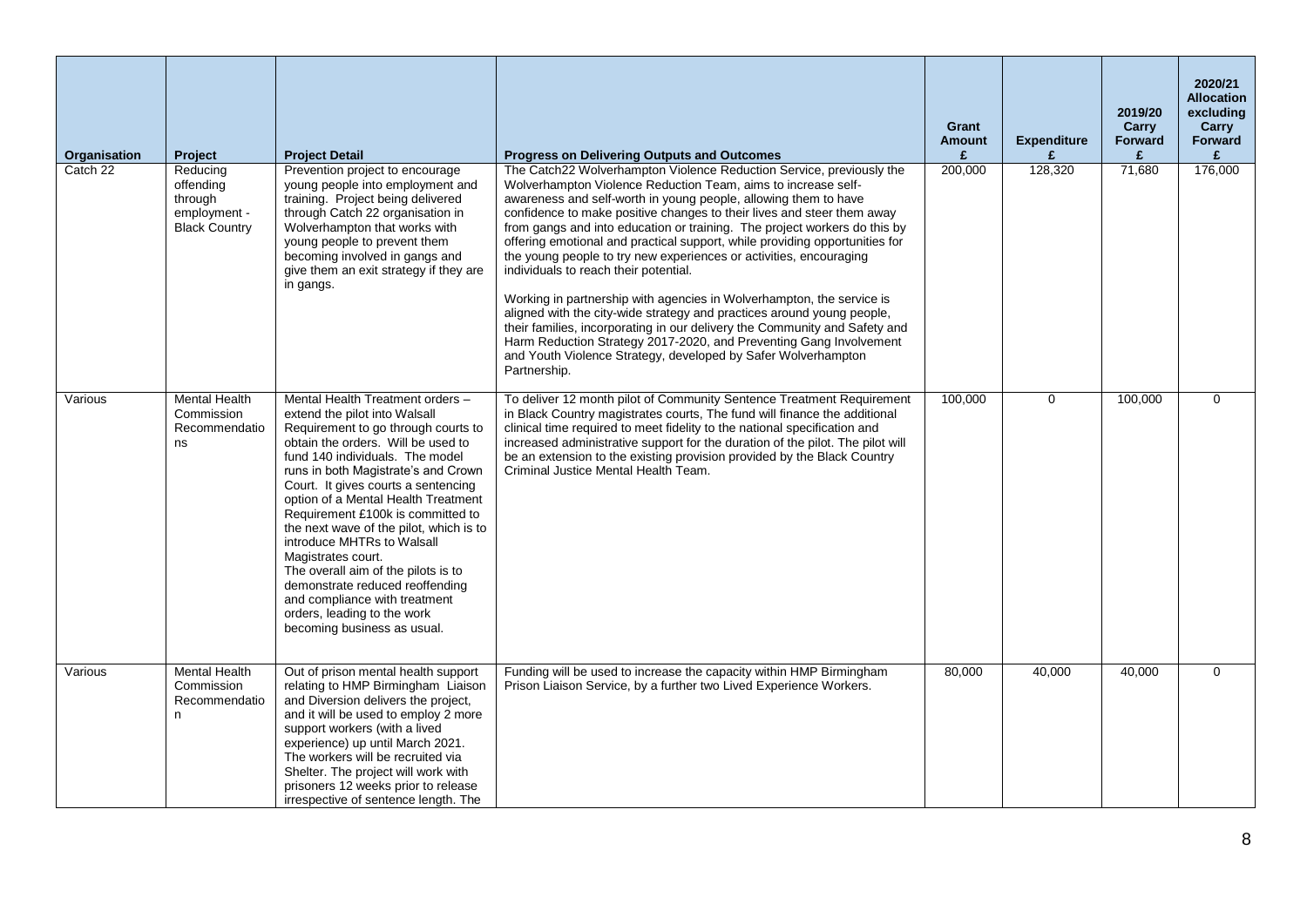| <b>Organisation</b>                                                          | <b>Project</b>                                                   | <b>Project Detail</b>                                                                                                                                                                                                                    | <b>Progress on Delivering Outputs and Outcomes</b>                                                                                                                                                                                                                                                                                    | Grant<br><b>Amount</b><br>£ | <b>Expenditure</b><br>£ | 2019/20<br>Carry<br><b>Forward</b><br>£ | 2020/21<br><b>Allocation</b><br>excluding<br>Carry<br>Forward<br>£ |
|------------------------------------------------------------------------------|------------------------------------------------------------------|------------------------------------------------------------------------------------------------------------------------------------------------------------------------------------------------------------------------------------------|---------------------------------------------------------------------------------------------------------------------------------------------------------------------------------------------------------------------------------------------------------------------------------------------------------------------------------------|-----------------------------|-------------------------|-----------------------------------------|--------------------------------------------------------------------|
|                                                                              |                                                                  | project will focus on the key mental<br>health vulnerabilities with the NHS.                                                                                                                                                             |                                                                                                                                                                                                                                                                                                                                       |                             |                         |                                         |                                                                    |
| Various                                                                      | Whole system<br>approach to<br>female offenders<br>(New Chance). | Offender management programme.                                                                                                                                                                                                           | The New Chance programme is intended to support women at the earliest<br>point (in custody), working to identify the root causes of criminality and<br>therefore reduce reoffending. The programme has worked well and<br>therefore been extended to cover the West Midlands force area.                                              | 109,000                     | 75,800                  | 33,200                                  | $\Omega$                                                           |
| <b>Coventry Youth</b><br>Partnership<br>Consortium                           | Reducing<br>offending<br>through<br>employment -<br>Coventry     | Projects to be developed that<br>support finding employment for<br>young ex-offenders in Coventry.<br>Being delivered through Coventry<br>Youth Partnership Consortium.                                                                  | A range of activities for young people ranging from mentoring to<br>diversionary activities working with partners to target those young people<br>most at risk.                                                                                                                                                                       | 75,000                      | $\mathbf 0$             | 75,000                                  | $\Omega$                                                           |
| Various<br>Facilitators/Train<br>ers                                         | Stop and Search<br>education/Precio<br>us Lives Project          | Force wide rollout of schools-based<br>stop and search<br>education/Education project on the<br>impact of violent crime on those<br>involved and diversionary activity<br>away from crime, in particular<br>knife/weapon carrying.       | Stop and Search trainers engage with young people, talking about the<br>process of stop and search, rights and answering questions / discussing<br>myths etc. Young people report feeling more knowledgeable.                                                                                                                         | 135,438                     | 93,555                  | 41,883                                  | 70,000                                                             |
| Various                                                                      | Knife Bins                                                       | At least one knife bin in each local<br>authority area. Maintenance of<br>existing bins and 2 workshops in<br>each of the 8 locations which has an<br>allocation of £24,000. £10,000 is to<br>ensure the other areas also have a<br>bin. | The OPCC have been in the process of trying to commission an<br>organisation to deliver an end to end service for knife bins - from survey,<br>manufacture, consultation, delivery and installation, emptying, disposal and<br>maintenance of the bins. We now have a preferred provider and are<br>working through contract details. | 25,865                      | 15,943                  | 9,923                                   | 50,000                                                             |
| Warwick<br>University                                                        | Stop and Search<br>Project                                       | Warwick University - Research<br>proposal (2 year project £56k in<br>total).                                                                                                                                                             | Warwick research now complete and will be used to engage with<br>communities in the scrutiny panels and inform policymaking in stop and<br>search.                                                                                                                                                                                    | 21,000                      | 21,000                  | $\Omega$                                | $\Omega$                                                           |
| <b>Mentoring West</b><br><b>Midlands</b><br>Community<br>Interest<br>Company | Mentoring<br>Project                                             | Mentoring for high risk SAC<br>offenders who are managed by the<br>Coventry IOM team.                                                                                                                                                    | This project provides intensive support to a number of serial acquisitive<br>crime, high risk offenders in Coventry, working with the Offender<br>Management team.                                                                                                                                                                    | 28,000                      | 28,000                  | $\mathbf 0$                             | $\Omega$                                                           |
| <b>West Midlands</b><br>Combined<br>Authority                                | <b>West Midlands</b><br>Combined<br>Authority                    | Payment for observer status on<br>WMCA.                                                                                                                                                                                                  | N/A                                                                                                                                                                                                                                                                                                                                   | 25,000                      | 25,000                  | $\mathbf 0$                             | 25,000                                                             |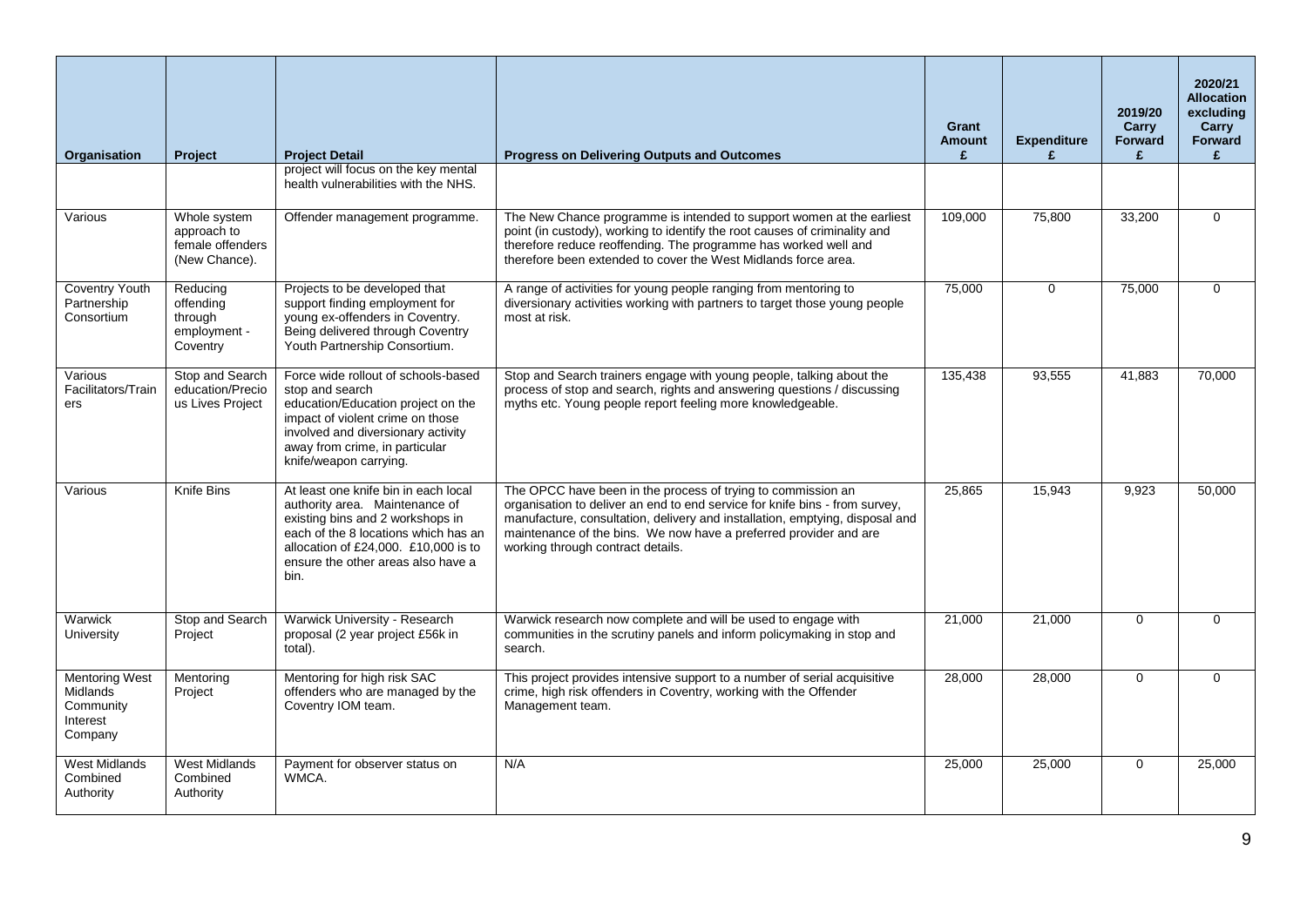| Organisation                          | Project                                                                                                                 | <b>Project Detail</b>                                                                                                                                                                                                                           | <b>Progress on Delivering Outputs and Outcomes</b>                                                                                                                                                                                                                                                                                                                                                                                                                                                                    | Grant<br><b>Amount</b><br>£ | <b>Expenditure</b> | 2019/20<br>Carry<br>Forward | 2020/21<br><b>Allocation</b><br>excluding<br>Carry<br>Forward<br>£ |
|---------------------------------------|-------------------------------------------------------------------------------------------------------------------------|-------------------------------------------------------------------------------------------------------------------------------------------------------------------------------------------------------------------------------------------------|-----------------------------------------------------------------------------------------------------------------------------------------------------------------------------------------------------------------------------------------------------------------------------------------------------------------------------------------------------------------------------------------------------------------------------------------------------------------------------------------------------------------------|-----------------------------|--------------------|-----------------------------|--------------------------------------------------------------------|
| Various                               | <b>Domestic</b><br>Abuse: A Whole<br>of System<br>Approach<br>(Drive) Project -<br>Police<br>Transformation<br>Fund Bid | Project Drive is a £5.7 million<br>national project being coordinated by<br>the Metropolitan Police. The Drive<br>Project involves working with serial<br>perpetrators, offering one-to-one<br>support to break the cycle of<br>domestic abuse. | Working with perpetrators of domestic abuse to challenge behaviour, with<br>supporting victim's services engaging and working with victims. Drive is<br>focused on the most high harm perpetrators.                                                                                                                                                                                                                                                                                                                   | 290,412                     | 81,447             | 208,965                     | $\Omega$                                                           |
| Various                               | Outcome of<br>Substance<br>Misuse<br>Programme                                                                          | Funding of projects to support<br>substance misuse activity. The<br>Drugs Policy Summit will come up<br>with a series of recommendations<br>that the funding will be used to<br>respond to.                                                     | This funding was to support the implementation of the eight West Midlands<br>drug policy recommendations. We have achieved progress against every<br>single one of the recommendations, including funding naloxone kits for<br>officers in the city centre as a trial. Funding will be utilised in 2020/21 to<br>support more diversion opportunities and continue to progress other<br>recommendations.                                                                                                              | 89,346                      | 13,724             | 75,622                      | $\Omega$                                                           |
| N/A                                   | <b>Volunteer Police</b><br>Cadet                                                                                        | Money to support the Volunteer<br>Police Cadet (VPC) organisation.                                                                                                                                                                              | Volunteer Police Cadets which is a national arrangement to ensure there is<br>a sustainable long term approach in place for Volunteer Police<br>Cadets. The nationally agreed vision has been to create a UK wide<br>network of young people supported by policing and volunteers to make a<br>positive contribution to their communities. The funding supports the small<br>core national team and the delivery of support to local units through the<br>regional training network and the Marshall Online Platform. | 7,500                       | 7.500              | $\mathbf 0$                 | $\Omega$                                                           |
| Various                               | Intervention.<br>Prevention and<br>Violence<br>Projects                                                                 | Projects to be developed by<br>Intervention, Prevention and<br>Violence Board                                                                                                                                                                   | A series of projects including Mediation which is an intervention used to<br>prevent loss of life when violent disputes put lives and the safety of others<br>at risk, they step in to resolve conflict and break the cycle of violence; and<br>Red Thread: the OPCC fund one of the youth workers who deliver<br>interventions in A&E.                                                                                                                                                                               | 252.000                     | 106.179            | 145.821                     | $\Omega$                                                           |
| Birmingham<br><b>Children's Trust</b> | Youth<br>Employment<br>Initiative                                                                                       | Temporary extension to the Youth<br><b>Employment Initiative</b>                                                                                                                                                                                | Temporary extension to the original Youth Employment Initiative (YEI)<br>project. The project overall enabled 3,700 young people who are either<br>ex-offenders or at risk of offending enter employment or training.                                                                                                                                                                                                                                                                                                 | 60,000                      | 60,000             | $\Omega$                    | $\mathbf 0$                                                        |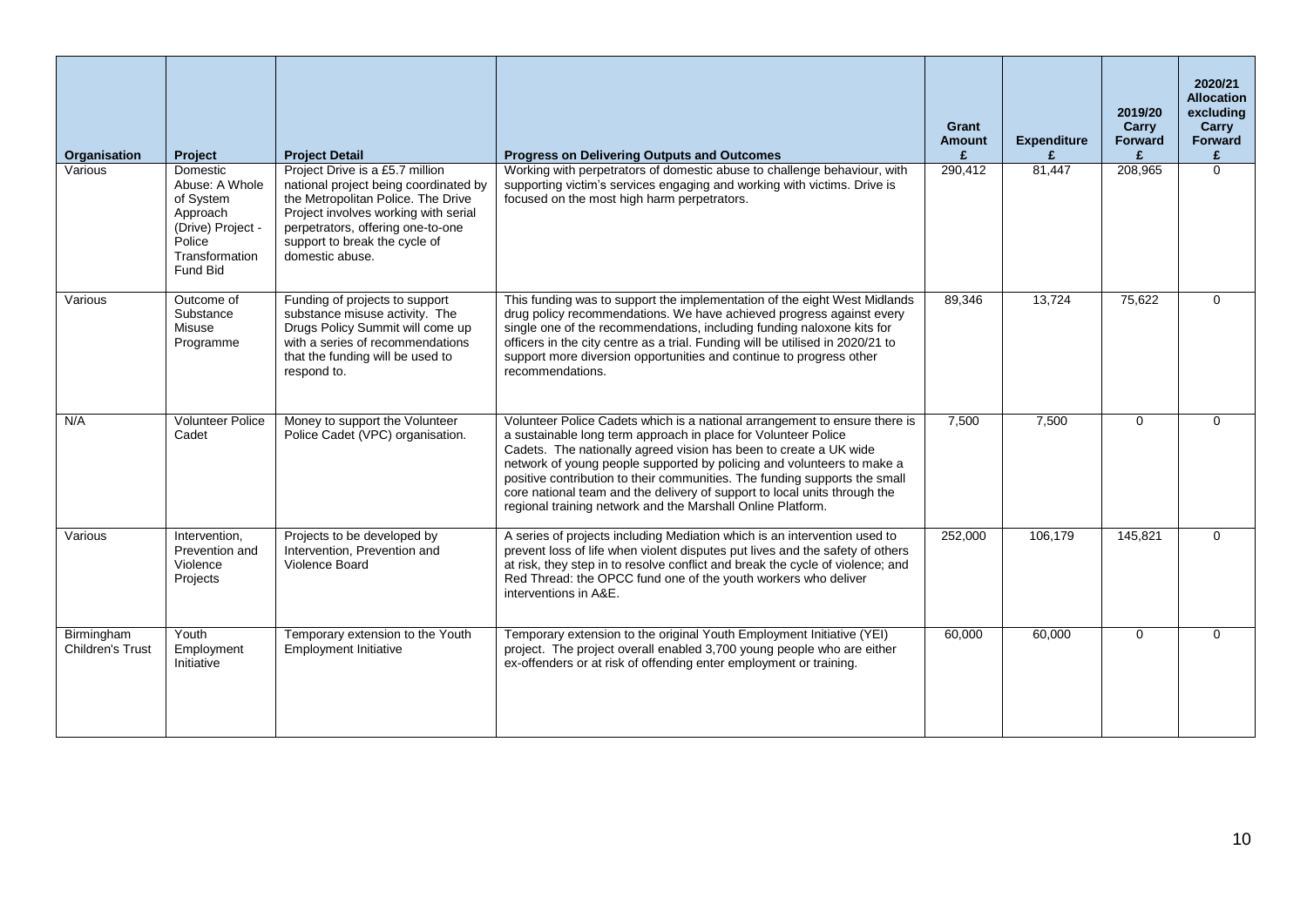| Organisation                       | Project                                      | <b>Project Detail</b>                                                                                                                                                                                                                                                                                                                                                                                                                                                                                                                                                                       | <b>Progress on Delivering Outputs and Outcomes</b>                                                                                                                                                                                                                                                                                                                                                                                                                                                                                                                                                                                                                                                                                                                                              | Grant<br><b>Amount</b><br>£ | <b>Expenditure</b><br>£ | 2019/20<br>Carry<br><b>Forward</b><br>£ | 2020/21<br><b>Allocation</b><br>excluding<br>Carry<br>Forward<br>£ |
|------------------------------------|----------------------------------------------|---------------------------------------------------------------------------------------------------------------------------------------------------------------------------------------------------------------------------------------------------------------------------------------------------------------------------------------------------------------------------------------------------------------------------------------------------------------------------------------------------------------------------------------------------------------------------------------------|-------------------------------------------------------------------------------------------------------------------------------------------------------------------------------------------------------------------------------------------------------------------------------------------------------------------------------------------------------------------------------------------------------------------------------------------------------------------------------------------------------------------------------------------------------------------------------------------------------------------------------------------------------------------------------------------------------------------------------------------------------------------------------------------------|-----------------------------|-------------------------|-----------------------------------------|--------------------------------------------------------------------|
| Child Brain<br><b>Injury Trust</b> | Child Brain<br><b>Injury Trust</b><br>(CBIT) | This project involved a training and<br>awareness raising programme for<br>dozens of education and youth<br>offending practitioners in the West<br>Midlands to help them spot the signs<br>of undiagnosed brain injuries and<br>the risk this poses for future criminal<br>behaviour. The programme helped<br>professionals identify and refer<br>children to get the support they need<br>and prevent crime. The project had<br>inbuilt evaluation, working with<br>academics at Sheffield University, to<br>measure its success so ascertain its<br>value going forward.                  | CBIT ran a series of workshops in Birmingham on the impact of acquired<br>brain injury for practitioners in social work, policing and education -<br>feedback collected at the sessions was largely positive, although informal<br>feedback shared privately suggested there was room for improvement.<br>CBIT are now in the process of preparing a report with proposed pathways<br>for better support for children with these injuries, based on their<br>engagement with practitioners in Birmingham.                                                                                                                                                                                                                                                                                       | 25,000                      | 25,000                  | $\Omega$                                | $\Omega$                                                           |
| <b>Unitas Art</b><br>Project       | Unitas Art<br>Project                        | This project is an evidence-based<br>arts programme providing dozens of<br>children across the West Midlands<br>with arts diversion activities to help<br>prevent future criminal activity. It is<br>focussed on young people who have<br>already fallen into the criminal justice<br>system or are at risk of doing so. It<br>will involve an evaluation of its<br>success too, and ties into the gangs<br>& violence agenda.                                                                                                                                                              | This project provided support and advice to Youth Offending Teams who<br>wish to run Summer Arts Colleges (SAC). .The programme provided a<br>structured programme of 5 hours a day for three weeks over the school<br>summer holiday period and it gave us high levels of attendance and<br>completion. Extensive evaluation has demonstrated positive outcomes in<br>terms of literacy and numeracy, progression to education, training or<br>employment and reduction in offending rates.<br>Summer Arts Colleges provide a range of experiences working alongside<br>practitioners in a wide range of art forms including for example visual arts,<br>music, drama, dance, photography. Young people who successfully<br>complete the programme achieved up to 3 Arts Award qualifications. | 20,000                      | 20,000                  | $\mathbf 0$                             | $\Omega$                                                           |
| Khulisa                            | Khulisa & HMP<br>Hub                         | Khulisa has a proven track record of<br>work in prisons, with consistent<br>results to reduce reoffending<br>rates. They focus on prisoners who<br>are identified as having suffered<br>previous trauma leading to mental ill-<br>health. They offer a programme of<br>workshops and intensive interactions<br>to each of their cohorts, backed up<br>by a training programme delivered to<br>prison officers to enable them to<br>identify victims of trauma. The<br>Birmingham prison governor is keen<br>to sign up to this if we can fund it,<br>with a view to starting early in 2020. | The project has been delayed due to COVID-19 as Khulisa currently can't<br>go into HMP Birmingham. However, additional support has been offered to<br>HMP Birmingham and plans prepared for a return to HMP Birmingham.                                                                                                                                                                                                                                                                                                                                                                                                                                                                                                                                                                         | 70.000                      | 25.000                  | 45.000                                  | $\Omega$                                                           |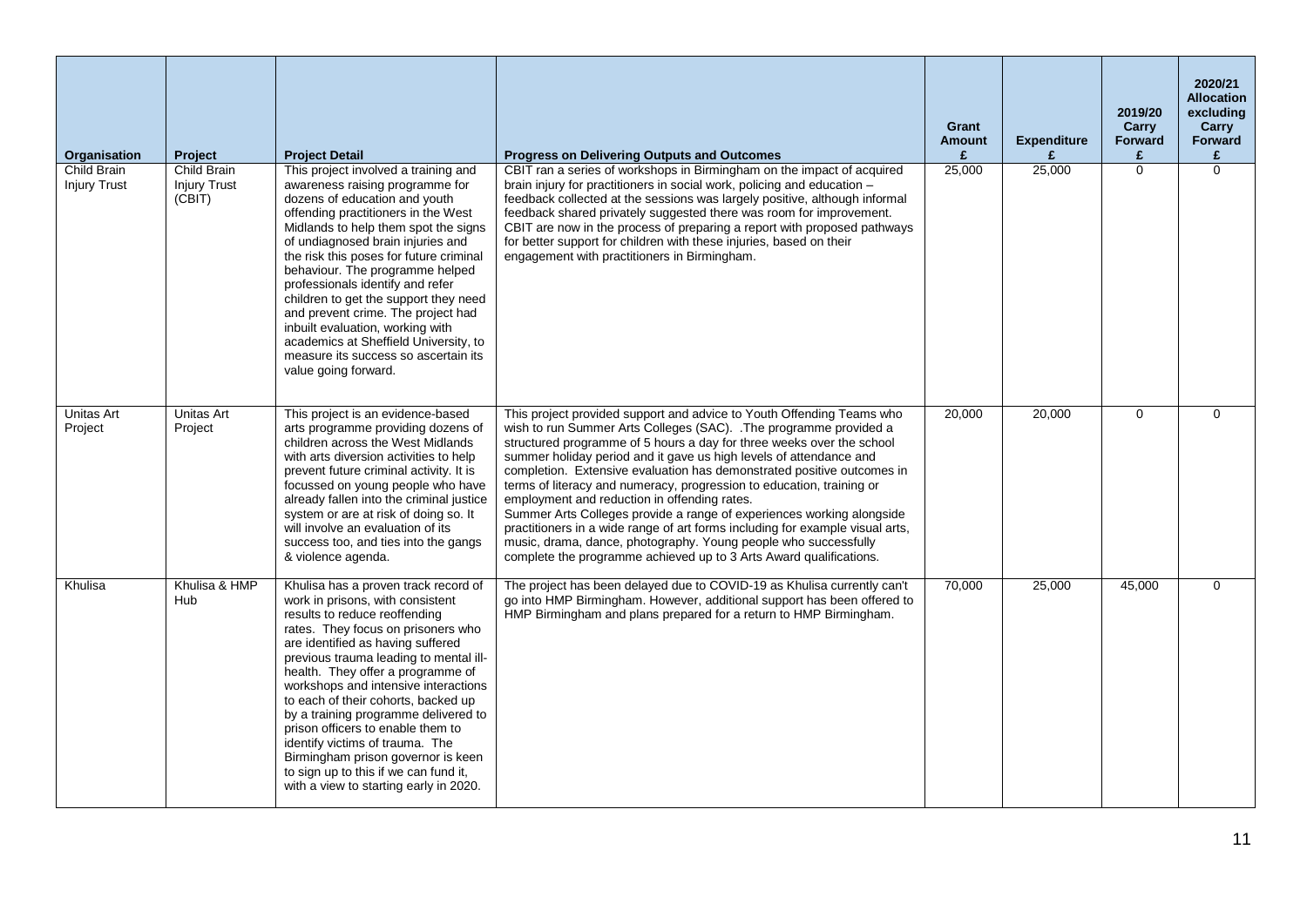| Organisation                            | Project                                     | <b>Project Detail</b>                                                                                                                                                                      | <b>Progress on Delivering Outputs and Outcomes</b>                                                                                                                                                                                                                                                                                                                                                                                                                                                                                                                                                                                                                                                                                                                                                                                                                                                                                                                                                                                                                                                                                                                                                                                                                                               | Grant<br><b>Amount</b><br>£ | <b>Expenditure</b><br>£ | 2019/20<br><b>Carry</b><br><b>Forward</b><br>£ | 2020/21<br><b>Allocation</b><br>excluding<br>Carry<br>Forward<br>£ |
|-----------------------------------------|---------------------------------------------|--------------------------------------------------------------------------------------------------------------------------------------------------------------------------------------------|--------------------------------------------------------------------------------------------------------------------------------------------------------------------------------------------------------------------------------------------------------------------------------------------------------------------------------------------------------------------------------------------------------------------------------------------------------------------------------------------------------------------------------------------------------------------------------------------------------------------------------------------------------------------------------------------------------------------------------------------------------------------------------------------------------------------------------------------------------------------------------------------------------------------------------------------------------------------------------------------------------------------------------------------------------------------------------------------------------------------------------------------------------------------------------------------------------------------------------------------------------------------------------------------------|-----------------------------|-------------------------|------------------------------------------------|--------------------------------------------------------------------|
| Various                                 | Ethics<br>Committee<br><b>Expenses</b>      | The ethics committee has been<br>established to advice on the ethics<br>of WMP's data analytics. The<br>members are unremunerated but<br>reasonable travel expenses will be<br>reimbursed. | N/A                                                                                                                                                                                                                                                                                                                                                                                                                                                                                                                                                                                                                                                                                                                                                                                                                                                                                                                                                                                                                                                                                                                                                                                                                                                                                              | 341                         | 341                     | $\Omega$                                       | $\Omega$                                                           |
| Various                                 | <b>Estates External</b><br>Advice           | External advice relating to the PCC's<br><b>Estates Strategy</b>                                                                                                                           | Advice received for a specific location to explore maximising the social<br>value of the disposal.                                                                                                                                                                                                                                                                                                                                                                                                                                                                                                                                                                                                                                                                                                                                                                                                                                                                                                                                                                                                                                                                                                                                                                                               | 100,000                     | 19,710                  | 80,290                                         | $\mathbf 0$                                                        |
| Various                                 | Safeguarding<br><b>APP</b>                  | Safeguarding APP                                                                                                                                                                           | Funding for a pilot safeguarding app to gain soft intelligence from members<br>of the public on exploitation concerns/intelligence. No longer going ahead.                                                                                                                                                                                                                                                                                                                                                                                                                                                                                                                                                                                                                                                                                                                                                                                                                                                                                                                                                                                                                                                                                                                                       | 10,000                      | 1.400                   | 8.600                                          | $\mathbf 0$                                                        |
| N/A                                     | Police Budget<br>2020-21                    | External Advice to maximise the<br>amount of funding for policing across<br>the West Midlands                                                                                              | Case developed and will be used for future police funding settlements.                                                                                                                                                                                                                                                                                                                                                                                                                                                                                                                                                                                                                                                                                                                                                                                                                                                                                                                                                                                                                                                                                                                                                                                                                           | 44,790                      | 44,790                  | $\mathbf 0$                                    | $\mathsf{O}$                                                       |
| N/A                                     | <b>PSAS Contract</b><br>Uplift              | <b>PSAS Contract Uplift</b>                                                                                                                                                                | This is a contribution to support the Paediatric Sexual Assault Referral<br>Centres (SARC) Services which is a service delivered through the NHS.                                                                                                                                                                                                                                                                                                                                                                                                                                                                                                                                                                                                                                                                                                                                                                                                                                                                                                                                                                                                                                                                                                                                                | 59,000                      | 14,860                  | 44,140                                         | $\mathbf 0$                                                        |
| Coventry<br><b>CRASAC</b>               | Coventry<br><b>CRASAC</b>                   | Coventry Rape and Sexual Abuse<br>Centre                                                                                                                                                   | Funding to provide counselling and support services for victims of rape and<br>sexual abuse in Coventry.                                                                                                                                                                                                                                                                                                                                                                                                                                                                                                                                                                                                                                                                                                                                                                                                                                                                                                                                                                                                                                                                                                                                                                                         | 50,000                      | 50,000                  | 0                                              | $\mathbf 0$                                                        |
| Birmingham &<br>Solihull<br>Women's Aid | Birmingham &<br>Solihull<br>Women's Aid     | Relates to the commissioning of<br>additional Independent Domestic<br><b>Violence Advisors</b>                                                                                             | Allocation for Independent Domestic Violence Advisors to Birmingham and<br>Solihull Women's Aid. They provide support services to high risk victims of<br>domestic violence.                                                                                                                                                                                                                                                                                                                                                                                                                                                                                                                                                                                                                                                                                                                                                                                                                                                                                                                                                                                                                                                                                                                     | 100,000                     | 100,000                 | $\mathbf 0$                                    | $\mathbf 0$                                                        |
| W.V.S.C                                 | <b>Black Country</b><br><b>Talent Match</b> | Providing mentoring and support to<br>young people who are about to be<br>released from prison and after.<br>Support includes housing and help<br>in entering training / employment.       | The project provides community based 'safe places' where young adults<br>can go to receive intensive mentoring support as well as accessing<br>information, advice, guidance and a wide range of bespoke support<br>packages. Having committed to the project each young adult is allocated a<br>Mentor who will provide solution focused and transformational mentoring to<br>a far greater intensity than other projects. Young adults who are nearing<br>the labour market benefit from more job and employment focused support<br>which is provided by Job Coaches who work alongside the young adults<br>Mentor to provide job focused support. This support continues after<br>employment is secured. Young adults are supported by their Mentors for<br>up to 12 months. Mentors provide solution focused and transformational<br>support to help the young adult identify and overcome their barriers to<br>moving forward and cease their offending behaviour, with the ultimate aim<br>of moving them into employment or self-employment. This approach is<br>supported by a wide range of specialist providers (Preferred Supplier<br>Network – PSN) who have been commissioned based on their knowledge<br>and expertise of delivering to young adults from an offending background. | 230,000                     | 57,275                  | 172,725                                        | 115,000                                                            |